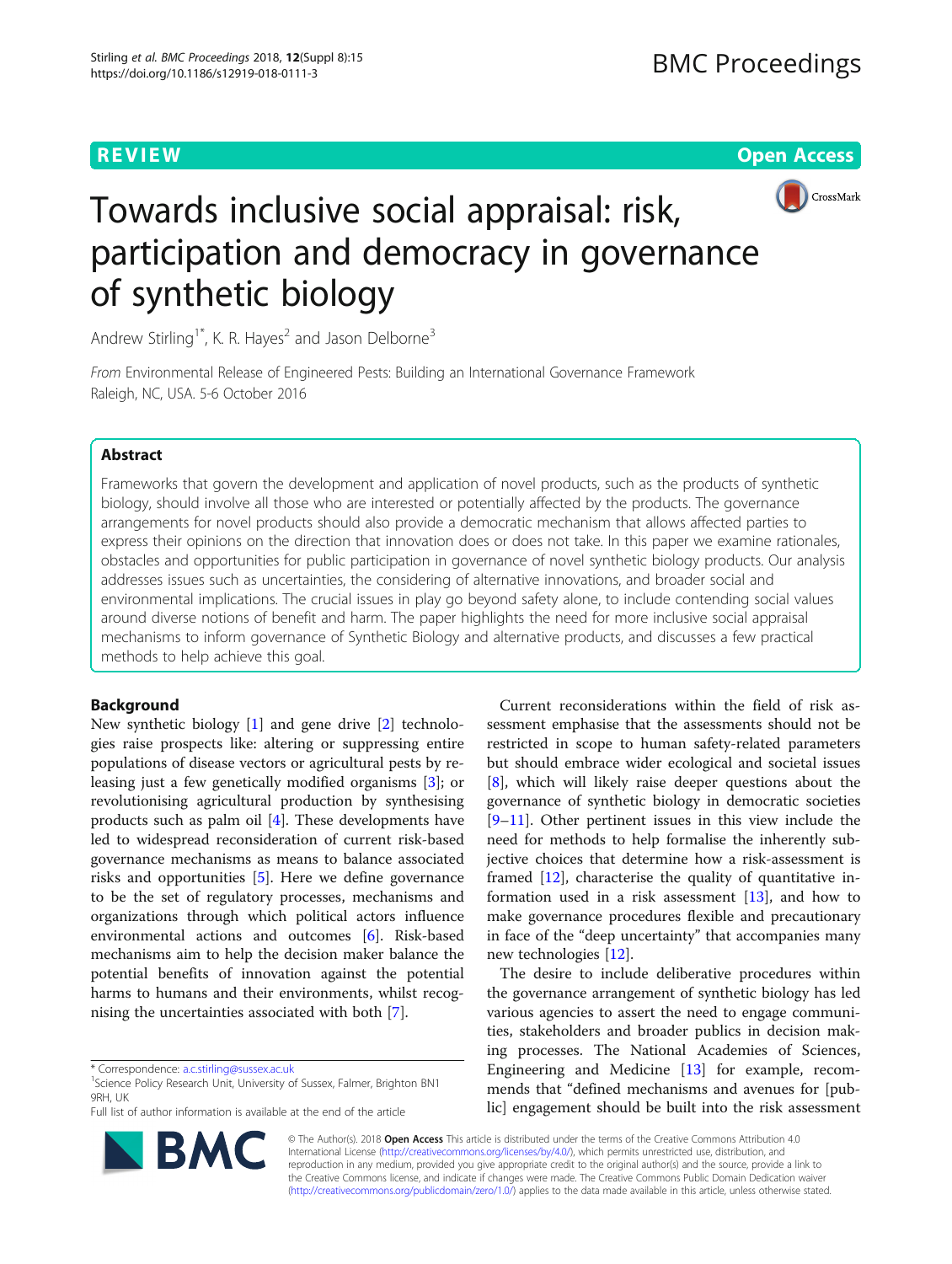and decision-making process from the beginning". This recommendation is echoed by the International Risk Governance Council [\[14](#page-7-0)] who call for regulatory agencies to "prototype new approaches for iterative risk analyses that incorporate external peer review and public participation".

It implies no necessary criticism of such calls to note that public participation, as opposed to communication, is not routinely practised in existing risk assessments, and important questions can be raised about underlying rationales. In the words of a former executive in the US Environmental Protection Agency, there typically exist highly diverse and often contending motivations to enact procedures nominally referred to as "participatory" [\[15](#page-7-0)]. Aims may variously be: 'substantive' - i.e. about making better decisions; 'normative' – i.e. about pursuing appropriate process in a democracy; or 'instrumental' - about engineering pre-existing aims [\[16](#page-7-0)]. This latter category includes: fostering trust [\[17](#page-7-0)]; providing justification [\[18](#page-7-0)]; securing acceptance [\[19](#page-7-0)]; and managing blame [\[20](#page-7-0)]. In this paper we focus on substantive approaches to public participation that involve genuine empowerment of all affected parties in the interests of making better choices among contending innovation or policy pathways in any given field [[21\]](#page-7-0).

It is also important to recognise that these drivers for more participatory practices are not new. Similar calls for more inclusive risk-based governance have been made previously in the context of genetically modified plants [[22\]](#page-7-0), and for risk assessment more generally [\[23](#page-7-0)], on the stated grounds that: (i) early public engagement can provide information that improves decisions; (ii) including stakeholders and the public in the decision-making process leads to more trusted decisions; and, (iii) citizens have a right to influence decisions about issues that affect them [\[24\]](#page-7-0). If public engagement exercises around synthetic biology or gene drives are to be credible or robust in the substantive terms described above, then they should not be restricted to issues of risk or safety alone, nor confined merely to the ways in which a new technology should be introduced [[25\]](#page-7-0).

Rather than focussing on one particular innovation, participatory practices need to provide a balanced analysis of the relative pros and cons of a diversity of contrasting policies and innovations that are able to address the same societal or environmental functions [\[21](#page-7-0)]. This prevents the process being reduced simply to a means to modulate implementation of one particular technology. Comparative appraisal opens the possibility that a strongly-backed new technology might, under appropriate circumstances or perspectives, be deprioritised in favour of an alternative strategy [[21](#page-7-0)]. As highlighted in a recent report for the UK Government Chief Scientist, the enabling of societies to exercise agency over the

directions taken by innovation in this way is, at one level, a basic imperative of democracy [\[26\]](#page-7-0).

It is against this background that this paper examines the opportunities and barriers that exist to substantive public engagement and participation in risk-based governance frameworks. A key emphasis will lie in exploring relations with quantitative, probabilistic approaches to risk assessment that have recently been recommended for synthetic biology products like gene drives. We pay attention to examining mechanisms that assist substantive public engagement and so allow for more societally robust and democratically accountable social choices of technology in these fields [[27\]](#page-7-0).

The issues addressed in this paper, then, are not just about whether or what kind of public participation might be required in each step in a typical risk assessment. Instead, it is risk assessment itself that is placed in wider context. Nor is this simply a matter of 'bolting on' some additional processes around a conventional regulatory appraisal. Since the answers obtained in risk assessment depend on both questions and assumptions, the point becomes clear that if risk assessment itself is to be regarded as rigorous, then it needs to be as systematic and robust about its own qualitative framing conditions as it already tries to be about quantitative data and analysis [[28\]](#page-7-0).

So, public participation should not be seen as a matter of 'political correctness' or as a means to achieve a pre-conceived end, but rather as inherent to the rigour and effectiveness of regulatory assessment. It allows attention to extend beyond crucial questions over 'how safe?', to address equally imperative issues over 'which way?' innovation should go in any given field; and 'who says?' and 'why?' [[28](#page-7-0)]. If these substantive kinds of issue are attended to, then regulatory assessment of synthetic biology and gene drives can move from a purely risk-based analysis, to diverse – more substantive – processes of 'social appraisal' [[17](#page-7-0)].

# Risk assessment and social appraisal

In this section, we consider the practical implications of the issues raised above for a risk-based governance system of synthetic biology products such as gene drives. To this end, Fig. [1](#page-2-0) kicks off with an overview of the steps involved in a conventional risk assessment process. It is important to emphasise that this Figure is a simplified and idealised version of a risk assessment process. In practise, risk assessments rarely if ever follow all the stages, or pursue the sequence described here with precision. It is presented here as a model to facilitate the discussion within the paper.

The assessment has essentially three stages, labelled: (i) Identify, define and agree; (ii) Calculate, evaluate and manage; and (iii) Monitor, validate and compare. The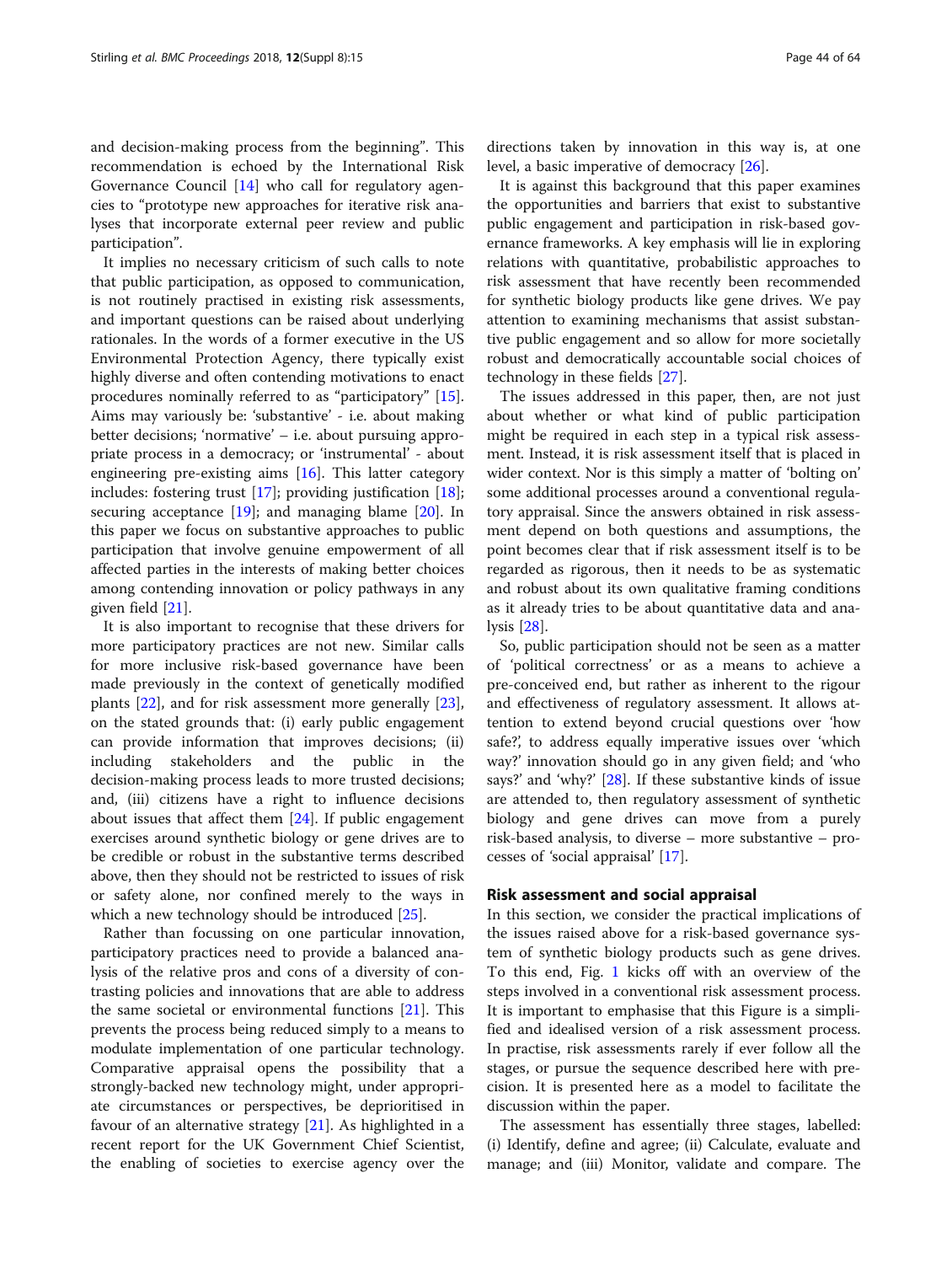<span id="page-2-0"></span>

steps within each of these three stages were originally described in the context of assessing and managing the environmental risks posed by the release of transgenic fish [[29](#page-7-0)]. We have annotated these steps to distinguish those parts of the overall risk assessment process where public participation is essential if the assessment is to broaden and achieve the substantive imperative of a social appraisal process.

To begin, it is widely recognised to be essential, at least for novel technologies such as gene drives, that 'the public' are engaged in the opening steps of the first (identify, define and agree) stage of a risk assessment process. Indeed, these first steps are designed to engage the public in an initial discussion about the problem that the technology or product is designed to address, and the extent to which this problem might be addressed with other new or existing technologies or practices.

Public engagement at this stage is essential for several reasons. In the first instance, different 'publics', that is constituencies with contrasting understandings, values and interests, must agree that the problem at hand is real and that a novel technological solution is at least worth contemplating. Failure to successfully engage diverse publics at this stage is likely to lead to immediate opposition, as occurred with Oxitec's proposal to release genetically engineered sterile male mosquitoes in the Florida Keys [\[30](#page-7-0)]. Furthermore, any activity that potentially exposes publics to environmental or health risks is unethical if there are alternative, more benign options, or if there is no expectation of possible benefits [\[31](#page-7-0)]. In other words, there must be some agreed basis that a problem currently exists, leading to appropriate justification of need [\[32](#page-7-0)].

If a particular technological 'solution', such as a synthetic gene drive, is propounded as a potentially effective response to an agreed problem, either on its own or as part of an integrated package of solutions, then additional community engagement is desirable for ethical and practical reasons  $[33]$  $[33]$ . In terms of the risk analysis steps, stakeholders can at this point make useful contributions to: (i) defining the boundaries and scope of the assessment, for instance concerning which alternatives are considered; (ii) describing conceptual models of the environmental and socio-economic systems that the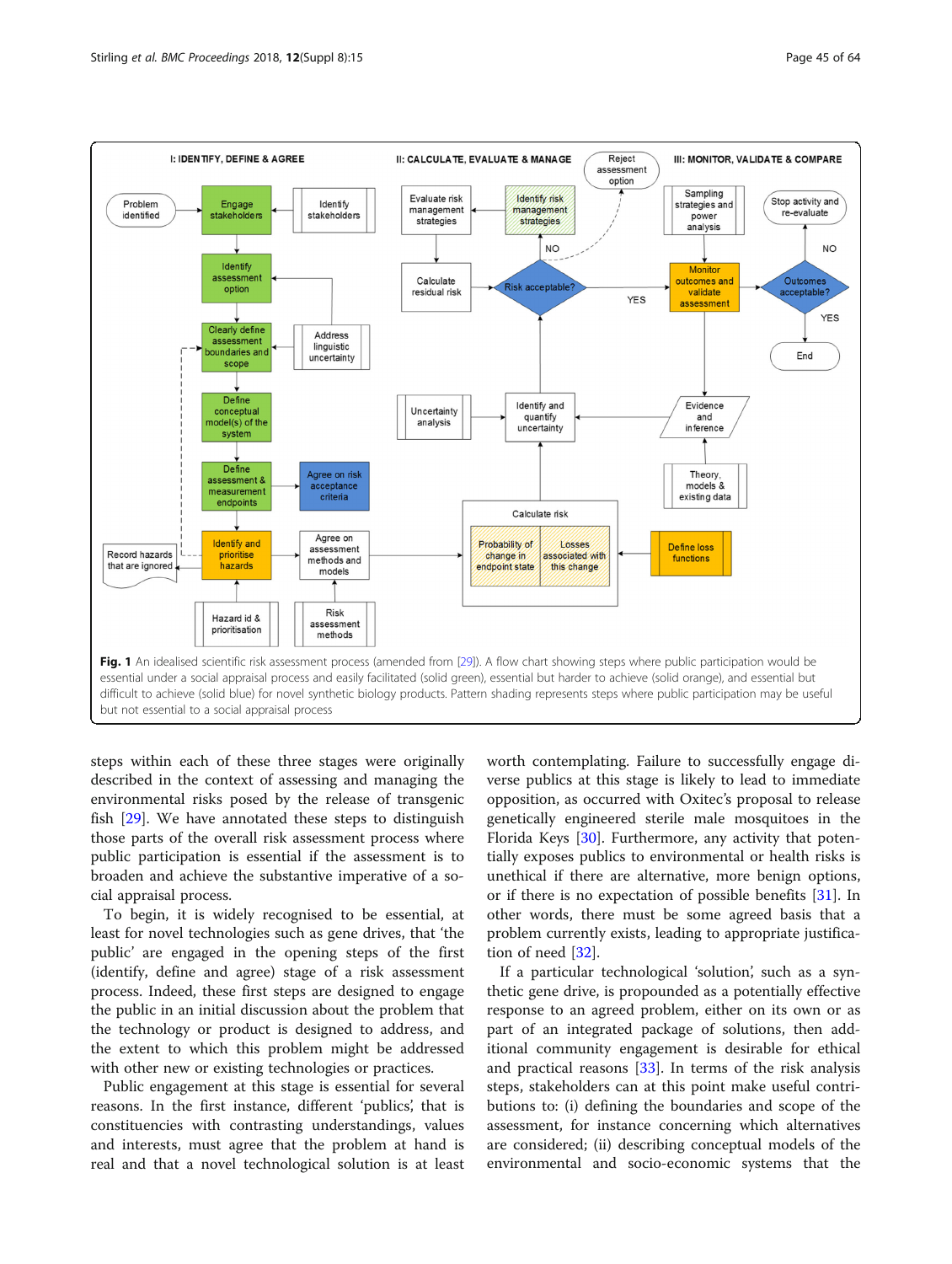options will interact with; (iii) identifying valued components or processes of these systems (assets); and (iv) identifying circumstances that could lead to adverse outcomes (hazards) if the technology is deployed. Facilitated discussions with broad groups of stakeholders at this stage have been shown to improve the conceptual understanding of systems and the hazard identification stage [\[34](#page-7-0)].

In these early stages of the process it is particularly important that the governance regime does not restrict or suppress an adequate exploration of alternative (social or technological) responses. Appraisal should devote symmetrical attention to all considered alternatives and offer a balanced picture of associated pros and cons as seen by affected stakeholders – particularly those that have no commercial interest in the technology concerned. For instance, many effective alternative innovations in seed production are often excluded from regulatory appraisal processes around the world, in favour of more energetically-propounded transgenic options that offer attractive private benefits from intellectual property, profits from value chains or sales of associated products [[24](#page-7-0)]. These neglected alternatives can include: 'marker selection' [[35\]](#page-7-0); participatory breeding [\[36\]](#page-7-0); agricultural extension services [\[37\]](#page-7-0); and open source seed sharing methods [[38](#page-7-0)], which all harness the innovative capacities of farmers themselves and help tailor crop development to local conditions [\[39](#page-7-0)]. If alternative approaches like these are to be given a fair hearing, then they must be addressed by wider practices of social appraisal that extend risk assessment attention beyond a single or narrow set of options.

The third main component in Fig. [1](#page-2-0) - identifying assets - becomes particularly important when addressing novel technologies, because the 'assets' determine assessment endpoints – i.e. values that risk assessment is trying to protect. The assessment endpoints in turn determine the measurement endpoints – i.e. the things that the risk assessment will make predictions about [[40\]](#page-7-0), and these should be used to identify the risk acceptance criteria that support a decision and a compliance monitoring strategy. Public engagement is essential at this step, in order to ensure that the risk endpoints, and hence acceptance criteria, reflect the values that affected communities actually hold. If risk assessment fails to do this, the focal product is unlikely to be considered acceptable, irrespective of the assessment outcomes. If assessment is not understood to address community values, it is likely to be perceived as irrelevant, at best – or at worst, as representing other vested interests.

Practically it is more difficult to undertake public engagement in the second stage in the idealised framework (labelled Calculate, evaluate and manage in Fig. [1\)](#page-2-0). This stage aims to determine risks for an agreed set of

priority hazards. Risk calculations can be performed qualitatively or quantitatively, but here we focus on probabilistic risk assessment calculations. With a probabilistic risk assessment, the scope for public engagement in this second stage is much reduced, largely because of the particular kinds of expertise required and associated barriers around styles of knowledge and understanding including language (discussed below).

Probabilistic risk assessment for novel technologies, at least initially, must rely on opinions and beliefs. Classical actuarial approaches are not possible because the technology's operational history is limited and/or its potential adverse outcomes occur at a very low frequency. A key feature of probabilistic risk assessment in these circumstances is that opinions are typically elicited from experts using formal methods (see for example [[41](#page-7-0)] carefully designed to minimise the various forms of ambiguity caused by the natural vagueness of language [[42](#page-7-0), [43\]](#page-7-0)), and to provide predictions that can be (in)validated with observations. In theory these methods could be employed to elicit the opinions of stakeholders and thereby help to expose differences in opinion that might be masked by different interpretations of the same word, such as "negligible". But we are unaware of any examples of this in practise, perhaps because of the barrier that probabilistic methods present.

It is still possible, but somewhat more difficult, to engage publics around the formulation of what in risk assessment parlance are termed 'loss functions'. These functions express the loss that occurs following a predicted change in the value of a measurement endpoint – i.e. they measure the possible consequences should adverse outcomes occur. In financial contexts, loss functions are typically expressed as a change in the monetary value of a portfolio over time [\[44\]](#page-7-0). In a human health context, loss is also relatively readily defined [[45](#page-7-0), [46](#page-7-0)]. Such functions can help make explicit the particular value judgements embedded in any given assessment that underlie a specific interpretation of impact, and facilitate comparisons with other equally-reasonable values that might yield different interpretations [\[47](#page-7-0), [48](#page-7-0)]. In ecological contexts, the concept of loss is more ambiguous and value laden – so it is therefore more desirable, but at the same time more difficult, for publics to be engaged in the formulation of the way in which the ecological consequences of adverse outcomes are measures and expressed [[49](#page-7-0)–[51](#page-7-0)].

It is also essential for interested and affected communities to be engaged in this second stage of the risk assessment procedure around issues of "acceptability". For new technologies this is typically a difficult stage. Public engagement is only meaningful here if involved communities have previously contributed to risk acceptance criteria (stage 1) and have also been kept informed of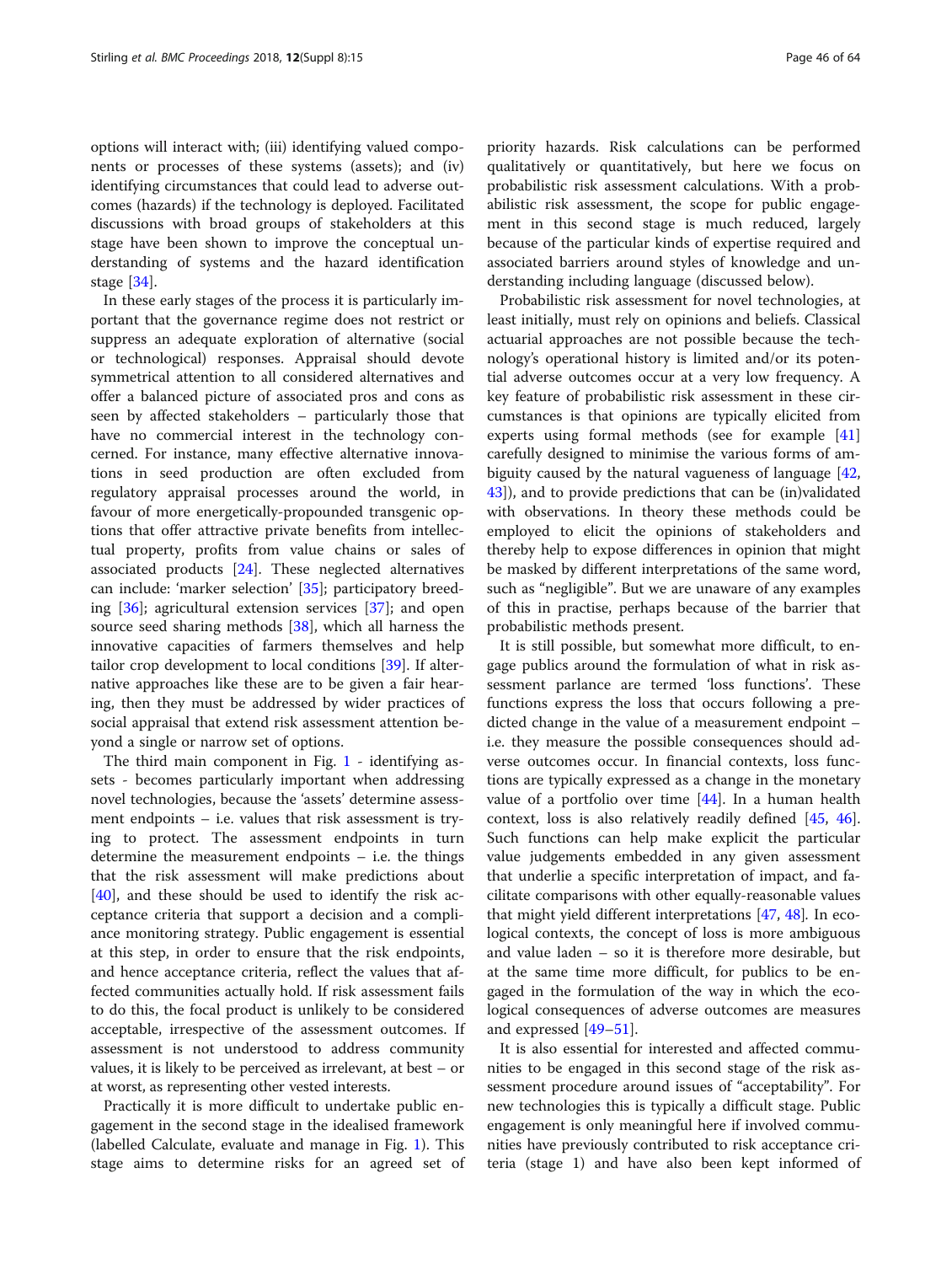<span id="page-4-0"></span>observed outcomes, and decisions that arise following these observations (stage 3). Perhaps most importantly, a focus on "acceptance" can only be considered valid, if the assessment gives equal attention to the pros and cons of a variety of alternative technologies or strategies with the same policy aims.

Finally, the overall objective of the third and last stage of the conventional risk assessment framework is to compare risk predictions to observed outcomes. Testing risk and benefit predictions against observed outcomes is an important science quality criteria: to comply with the scientific method, risk predictions must be, at least theoretically, capable of being invalidated by observations. At this stage it is also possible – and sometimes desirable on cost grounds – to engage interested and affected communities in monitoring strategies through, for example, citizen science activities [\[52](#page-7-0)].

Again, in substantive terms, it is important to emphasise that questions around benefit and harm must be directed to the potential pros and cons associated with a diverse array of alternative policy options. It should be noted, however, that contrasting dimensions of each option may not necessarily be subject to simple trade-offs, and methods beyond those usually associated with risk-based governance mechanisms may be needed to address the complex, dynamic and uncertain relations between wider social and environmental values – as well as entirely-valid and reasonable, but non-utilitarian ways of reasoning [\[53](#page-7-0), [54\]](#page-7-0).

For example Fig. 2 shows one characterisation, among many other variants in the literature [\[55](#page-8-0)–[58\]](#page-8-0) of four contrasting aspects of incertitude. This identifies a variety of methods that may serve useful functions in substantive social appraisal – including as bridges, catalysts and frameworks for wider processes of public participation. Terminology can be controversial, so the point of Fig. 2 is not to insist on words. The term 'uncertainty', for instance, is used in a variety of sometimes opposing ways [[59](#page-8-0), [60](#page-8-0)]. Bayesians assert that subjective probability is the only coherent way to perform the types of comparisons across multiple options with uncertain outcomes that a substantive social appraisal process demands [[61\]](#page-8-0) and that subjective probability is in principle an adequate way to represent uncertainty due to knowledge gaps and the uncertainty caused by the inherent variability of many real-world processes [\[62](#page-8-0)].

Other probability theorists point out, however, that it must be acknowledged at least in principle, that there is always a possibility that a situation will arise under which there exists no firm basis for confidence in the values that might be taken by probability distributions [[63\]](#page-8-0). Indeed, under these conditions, some probability theorists acknowledge a condition under which – in objective terms – probabilities simply "do not exist" [[64\]](#page-8-0). This may be because neither historical evidence nor the completeness of available models are felt to be sufficient to derive likelihoods for all relevant real-world outcomes. To assert single probability distributions under such conditions would involve "pretence of knowledge" [[65\]](#page-8-0). Following longstanding usage in policy appraisal over the past century  $[66, 67]$  $[66, 67]$  $[66, 67]$ , it is this condition that is referred to in Fig. 2 here as 'uncertainty'. Other terms may legitimately be preferred, but it is

| knowledge about<br>likelihoods |                                                                                                                                                                                                       | knowledge about<br>outcomes                                                                                                                                                                                                                                                  |
|--------------------------------|-------------------------------------------------------------------------------------------------------------------------------------------------------------------------------------------------------|------------------------------------------------------------------------------------------------------------------------------------------------------------------------------------------------------------------------------------------------------------------------------|
|                                | not<br>problematic                                                                                                                                                                                    | problematic                                                                                                                                                                                                                                                                  |
| not<br>problematic             | <b>RISK</b><br>risk assessment<br>Monte Carlo modelling<br>multi-attribute utility theory<br>cost-benefit / decision analysis<br>aggregative Bayesian methods<br>statistical errors / levels of proof | <b>AMBIGUITY</b><br>scenario analysis<br>interactive modeling<br>multi-criteria mapping<br>stakeholder negotiation<br>participatory deliberation<br>Q-method / repertory grid                                                                                                |
| problematic                    | <b>UNCERTAINTY</b><br>burden of evidence<br>onus of persuasion<br>uncertainty factors<br>decision heuristics<br>sensitivity testing<br>interval analysis                                              | <b>IGNORANCE</b><br>transdisciplinarity/social learning<br>targeted research / horizon scanning<br>open-ended surveillance / monitoring<br>evidentiary presumptions: ubiquity,<br>mobility, persistence, bioaccumulation<br>adaptiveness: flexibility, diversity, resilience |

Fig. 2 Different aspects of incertitude. As distinguished in relation to the fundamental parameters of risk assessment (probabilities and outcomes) (adapted from [\[28\]](#page-7-0))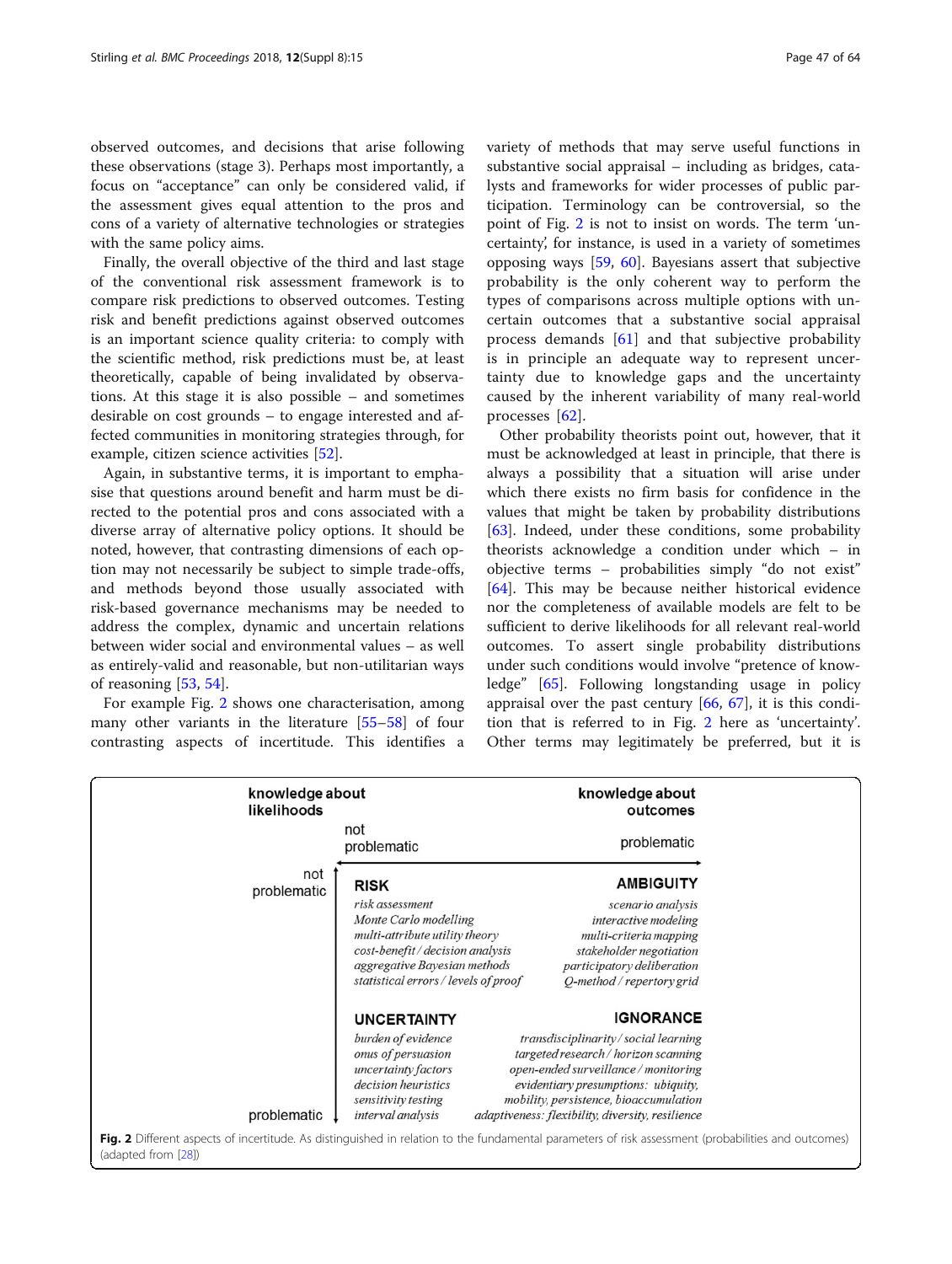crucial not to let reluctance to name this condition lead to a situation in which it is simply ignored [[28\]](#page-7-0).

The practical point here, however, is clear. The key issues that arise are: (i) probabilistic methods can present a barrier to public participation; and, (ii) it is crucial to consider whether alternative approaches to uncertainty provide a coherent and transparent way to analyse pros and cons of different technological solutions. It is to this end, that frameworks like that offered in Fig. [2](#page-4-0) can offer one useful input among many, in prompting greater consideration.

A crucial further point in Fig. [2](#page-4-0) is that challenges in social appraisal do not just involve problematic knowledge about likelihoods, but also different kinds of 'contradictory certainty' over meaning [[68\]](#page-8-0). Referred to as 'ambiguity' – meaning the condition of being open to more than one interpretation - in Fig. [2](#page-4-0), these disagreements may concern: interests or values; 'benefits' or 'harms'; or alternative policy options [\[69\]](#page-8-0). It is a matter of analytical rigour to recognise that such dilemmas also mean that there can in principle exist no uniquely optimal analytical solution [\[70](#page-8-0), [71](#page-8-0)]. This further underscores the substantive importance of participation [\[72](#page-8-0)–[75\]](#page-8-0).

Taken together, the main issue that arises in all this is simply the need to recognise: a) that some level of ignorance will always exist with a new technology – where "unknown unknowns" [\[76](#page-8-0)] mean "we don't know what we don't know" [\[55](#page-8-0)]; and b) that a substantive social appraisal entails value based judgements that probabilistic risk assessment techniques are not designed to address. This makes it important that governance embeds risk-based assessment in a broader social appraisal that includes public participation [\[77](#page-8-0)].

# Obstacles and promises of public participation

What the preceding discussion has shown is that the scope and methods of risk-based governance need to be broadened if the substantive issues raised by new technologies like synthetic biology and gene drive technologies are to be addressed. These considerations require attention to a broader set of practical methods, beyond those currently used in risk assessment, for wider social appraisal [\[78](#page-8-0)]. Here, a multiplicity of forms of public participation become recognisable as crucial means to help achieve both analytical rigour and democratic accountability in the framing and implementation of governance measures.

Potential obstacles to public participation in the crucial first steps of the first stage of a risk assessment include language barriers, conflicting styles of knowledge, and availability and accessibility of information. The extent to which these are actual barriers will vary on a case by case basis, but in general these obstacles are likely to be more acute in developing nations [\[78\]](#page-8-0).

Cost is also a significant barrier – from the perspectives of both sponsors and participants. Public participation activities can be costly to organize, in terms of labor, logistics, preparatory materials, and design of interactions [[79](#page-8-0)]. Equally costly is the time and effort expended by participants, especially in a political-cultural environment that does not make it clear that such participation will make a meaningful difference in decision making [\[80\]](#page-8-0). Put another way, a major obstacle is the credibility that it will be worthwhile for publics to bother to participate.

Under a view that participation will focus primarily on modalities for implementation, and participation is merely about 'deciding how to do it', the value of the engagement is the sharing of perspectives and knowledge, and such sharing can be costly. For example, the costs of organizing engagement at each step of a laboratory study would be prohibitive, suggesting that some balance needs to be achieved in terms of the frequency and intensity of engagement and its costs to enact.

The transaction costs of public engagement are more difficult to compute and less relevant, however, under a contrasting view that participation should extend to the possibility that an alternative strategy will be substituted. Here the value of engagement could be larger, but harder to determine, if the costs of adverse effects are avoided by pursuing an alternative strategy.

Either way, we note that "transaction costs" implies that what is valuable is the exchanged "material," while the transaction itself is worthless and should be minimized to the greatest extent for the sake of efficiency. In the case of engagement, however, the transaction has value - both in terms of what is exchanged and the experience of connecting with others who have different knowledge, perspectives, and values. These transactions have the potential to build relationships, trust, and insight. The value of these achievements are difficult to measure but we nonetheless suggest it is helpful to consider both the "transaction costs" and "transaction benefits" of stakeholder and public engagement.

Synthetic biology products and gene drives in particular may raise specific challenges in this context: (i) they are often described in very technical, domain-specific, terminology that is not accessible to a wide audience. To understand their production processes and modes of action requires a high degree of training or a significant amount of editorial effort to de-mystify the language; (ii) techniques such as CRISPR based gene-editing have lowered technological barriers and substantially compressed design to production cycles, enabling the field to move rapidly. This in turn can reduce the lead-in time for risk assessment and social engagement activity; and, (iii) low threshold gene drives will theoretically spread throughout the domain of an entire target population. If a target species has a large range, for example a mosquito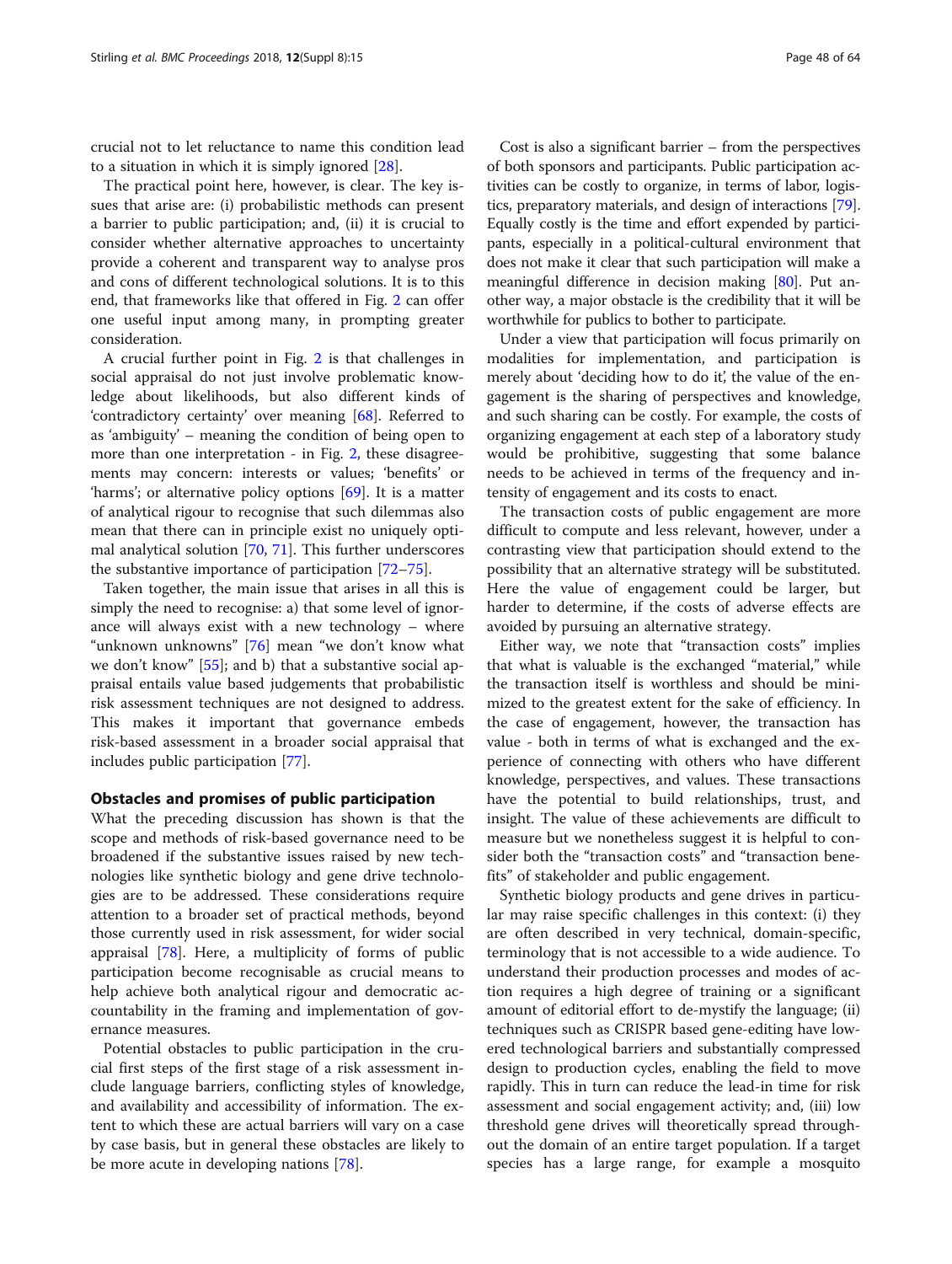malaria vector found across sub-Saharan Africa, the number and diversity of potential stakeholders could be larger than that encountered with other new products. The nature and severity of these issues will vary on a case by case basis, but taken together they could significantly raise the costs of a substantiative engagement process.

On the other hand, of course, costs incurred when unduly narrow governance circumscribes assessment, excludes alternatives or sidelines relevant uncertainties can prove to be very large [\[81](#page-8-0), [82\]](#page-8-0). Once realised, it can be extremely costly to address (potentially irreversible) environmental effects [[83](#page-8-0), [84](#page-8-0)] or shift away from technologies that have already locked in  $[26, 85-87]$  $[26, 85-87]$  $[26, 85-87]$  $[26, 85-87]$  $[26, 85-87]$  $[26, 85-87]$ . These possible wider burdens of narrow governance are important to take seriously, because they often fall most heavily on people who are in other ways most excluded and vulnerable [\[21,](#page-7-0) [88](#page-8-0)–[90\]](#page-8-0).

Against this background, there are a diversity of practical participatory methods. For instance, risk assessment may usefully be informed by carefully-structured workshops like Problem Formulation Options Assessment (PFOA) methodology [\[91](#page-8-0)]. The PFOA methodology has been specifically designed to front-end a risk-based governance framework for novel technologies and has been successfully applied to GM crops in Kenya [\[92\]](#page-8-0). Multicriteria mapping is another approach that has been applied with some success [[93](#page-8-0)]. Also yielding concrete quantitative pictures – alongside a rich body of qualitative information – concerning a diversity of contrasting innovation pathways, this has also been used to explore GM maize and parallel options in Kenya [[94\]](#page-8-0).

Engaging stakeholders in the conceptual modelling and hazard identification stage of the risk assessment can be facilitated by using graphical conceptual modelling methods, such as cartoons, influence diagrams and Signed Directed Graphs [[95](#page-8-0)]. Graphical conceptual methods also provide a structure for, and therefore facilitate, public participation in the identification of assessment and measurement endpoints, and can also guide the development of quantitative models that are otherwise difficult to engage the public in due to the technical hurdles that they present. Signed Directed Graphs have added advantages in this context as they provide the basis for analysis of the effects of feedback in complex systems [\[96\]](#page-8-0), including the socio-economic systems that are coupled to, and drivers for, the environmental systems that may be perturbed by a novel technology.

Irrespective of any particular methods, substantive aims in technology governance should also be responsive to 'uninvited' engagement by marginal voices on their own terms [\[97\]](#page-8-0). Many methods also exist to help enable this – including: open space [\[98](#page-8-0)], participatory rural

appraisal [[99\]](#page-8-0), deliberative mapping [[100](#page-8-0)], do-it-yourself juries [[101](#page-8-0)], participatory technology assessment ([https://ecastnetwork.org\)](https://ecastnetwork.org), and action research [[102\]](#page-8-0) – which if properly undertaken can help to further these aims.

Despite the complexity and diversity of views, then, it is possible to draw some firm overall conclusions. Quite simply, broader public participation in environmental decision making leads to better quality decisions [[103](#page-8-0)]. There exists much scope for, as well as obstacles to, practical extensions of existing procedures in order to enable meaningful participatory deliberation.

In the end, the most important questions in this process are not just about 'yes or no?', 'how much?' or 'how fast?' concerning a circumscribed partisan selection of possible 'solutions' – but rather about fundamental issues for democracy over: 'which way?', 'who says?' and 'why?' Addressing such questions – in collaborations that span domains of expertise and civil society – can 'open up' a diversity of alternative viable policy responses [[104\]](#page-8-0). How societies address the uncertain benefits and risks of these alternative responses, however, remains a contentious issue and one that requires much more attention than this paper allows.

#### Acknowledgements

This work is part of a special issue of this journal produced as part of a workshop entitled "Environmental Release of Engineered Pests: Building an International Governance Framework," hosted at North Carolina State University on October 5-6, 2016 and organized by the Genetic Engineering & Society Center and CSIRO. The workshop agenda and presentation slides from the meeting can be found at: [https://research.ncsu.edu/ges/research/](https://research.ncsu.edu/ges/research/projects/oecd-crp-meeting/) [projects/oecd-crp-meeting/](https://research.ncsu.edu/ges/research/projects/oecd-crp-meeting/)

The opinions expressed and arguments employed in this publication are the sole responsibility of the authors and do not necessarily reflect those of the OECD or of the governments of its Member countries.

#### Funding

Funding for this publication was provided by the OECD Co-operative Research Programme on Biological Resource Management for Sustainable Agricultural Systems and by the North Carolina Biotechnology Center.

#### About this supplement

This article has been published as part of BMC Proceedings Volume 12 Supplement 8, 2018: Environmental Release of Engineered Pests: Building an International Governance Framework. The full contents of the supplement are available online at [https://bmcproc.biomedcentral.com/articles/](https://bmcproc.biomedcentral.com/articles/supplements/volume-12-supplement-8) [supplements/volume-12-supplement-8.](https://bmcproc.biomedcentral.com/articles/supplements/volume-12-supplement-8)

#### Authors' contributions

AS and KH led drafting of the manuscript with assistance from JD. All authors read and approved the final manuscript.

## Ethics approval and consent to participate

Not applicable.

#### Consent for publication

Not applicable.

#### Competing interests

The authors declare that they have no competing interests.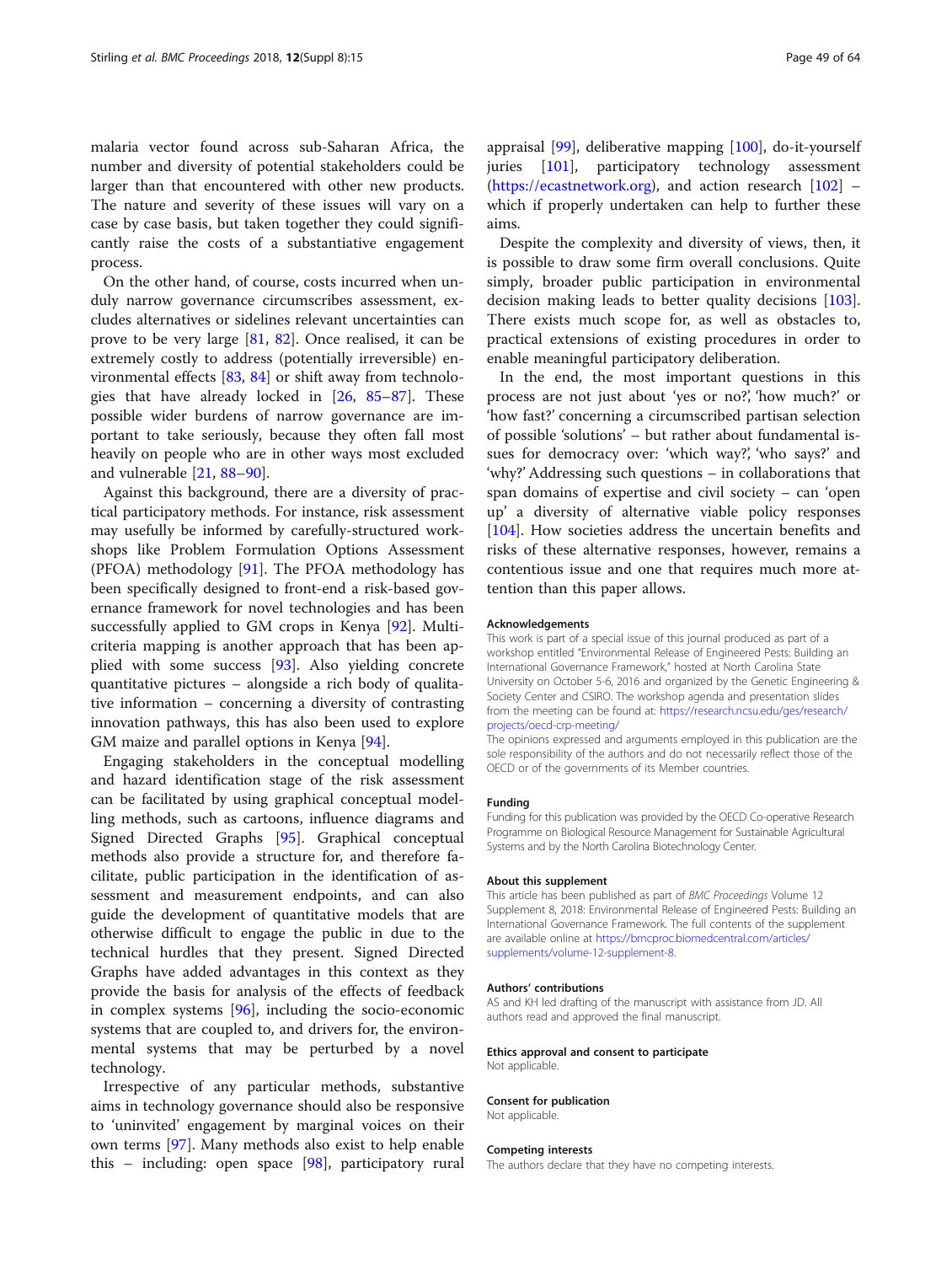# <span id="page-7-0"></span>Publisher's Note

Springer Nature remains neutral with regard to jurisdictional claims in published maps and institutional affiliations.

#### Author details

<sup>1</sup>Science Policy Research Unit, University of Sussex, Falmer, Brighton BN1 9RH, UK. <sup>2</sup>Data61, CSIRO, GPO Box 1538, Hobart, TAS 7001, Australia.<br><sup>3</sup>Department of Eorestry and Environmental Besources, North Caroli <sup>3</sup>Department of Forestry and Environmental Resources, North Carolina State University, 2820 Faucette Dr, Raleigh, NC 27695, USA.

# Published: 19 July 2018

### References

- Brown ZS, Carter L, Gould F. An introduction to the proceedings of the environmental release of engineered pests: building an international governance framework. BMC Proc. 2018.
- 2. Collins JP. Gene drives in our future: challenges of and opportunities for using a self-sustaining technology in pest and vector management. BMC Proc. 2018.
- 3. Esvelt KM, Smidler AL, Catteruccia F, Church GM. Concerning RNA-guided gene drives for the alteration of wild populations. eLife. 2014;3 [https://doi.](https://doi.org/10.7554/eLife.03401) [org/10.7554/eLife.03401.](https://doi.org/10.7554/eLife.03401)
- 4. Piaggio AJ, Segelbacher G, Seddon PJ, Alphey L, Bennett EL, Carlson RH, Friedman RM, Kanavy D, Phelan R, Redford KH, Rosales M, Slobodian L, Wheeler K. Is it time for synthetic biodiversity conservation? Trends Ecol Evol. 2016, 32:97–107. [https://doi.org/10.1016/j.tree.2016.10.016.](https://doi.org/10.1016/j.tree.2016.10.016)
- 5. Nuffield Council on Bioethics. Emerging biotechnologies: technology, choice and the public good. London: Nuffield Council on Bioethics; 2012.
- 6. Lemos MC, Agrawal A. Environmental governance. Annu Rev Environ Resour. 2006;31:297–325.
- 7. Schmidt M, Kelle A, Ganguli-Mitra A, de Vriend H, editors. Synthetic Biology: the technoscience and its societal consequences. Berlin: Springer; 2009.Eds.
- 8. Wynne B. Risk and environment as Legitimatory discourses of technology: reflexivity inside out. Curr Sociol, vol 50, no May. 2002:459–77.
- 9. Jasanoff S. Designs on nature: science and democracy in Europe and the United States. Princeton: Princeton University Press; 2005.
- 10. Kaebnick G. Humans in nature: the world as we find it and the worldas we create it. Oxford: Oxford University Press; 2014.
- 11. Wickson F, Wynne B. The anglerfish deception. The light of proposed reform in the regulation of GM crops hides underlying problems in EU science and governance. EMBO Rep. 2012;13(2):100–5.
- 12. Funtowicz S, Ravetz JR. Uncertainty and quality in science for policy. Dordrecht: Kluwer Academic Publishers; 1990.
- 13. National Academies of Sciences, Engineering, and Medicine. Gene Drives on the Horizon: Advancing Science, Navigating Uncertainty, and Aligning Research with Public Values. Washington: The National Academies Press; 2016.
- 14. IRGC. Guidelines for the Appropriate Risk Governance of Synthetic Biology (Policy Brief). Geneva: IRGC - International Risk Governance Council; 2010.
- 15. National Academies of Sciences, Engineering, and Medicine. Preparing for Future Products of Biotechnology. Washington: The National Academies Press; 2017.
- 16. Fiorino DJ. Citizen participation and environmental Risk : a survey of institutional mechanisms. Sci Technol Hum Values. 1990;15(2):226–43.
- 17. O'Neill O. Autonomy and Trust in Bioethics. Cambridge: Cambridge University Press; 2002.
- 18. Collingridge D. Critical Decision Making: a new theory of social choice. London: Frances Pinter; 1982.
- 19. Wynne B. Redefining the issues of risk and public acceptance: the social viability of technology. Futures. 1983;15(1):13–32.
- 20. Hood C. The blame game: spin, bureaucracy, and self-preservation in government. Princeton: Princeton Univ Press; 2011.
- 21. Leach M, Scoones I, Stirling A. Dynamic Sustainabilities: technology, environment, social justice. London: Routledge; 2010.
- 22. National Academies of Sciences. Environmental effects of transgenic plants. Washington: National Academy Press; 2002.
- 23. Stern PC, Fineberg HV. Understanding risk informing decisions in a democratic society. Washington: National Academy Press; 1996.
- 24. Kuzma J, Kokotovich A. Renegotiating GM crop regulation. EMBO Rep. 2011; 12:883–8. [https://doi.org/10.1038/embor.2011.160.](https://doi.org/10.1038/embor.2011.160)
- 25. Stirling A. Towards innovation democracy? Participation, responsibility and precaution in innovation governance. London: UK Government; 2014.
- 26. Annual Report of the Government Chief Scientific Adviser. Innovation: Managing Risk, Not Avoiding It The Government Office for Science, London; 2014.
- 27. A. Ely, P. Van Zwanenberg, and A. Stirling. Broadening out and opening up technology assessment: Approaches to enhance international development, co-ordination and democratisation. Res. Policy. vol. in press, Nov. 2013.
- 28. Stirling A. Keep it complex. Nature. 2010;468:1029–31.
- 29. Hayes KR, Kapuscinski AR, Dana G, Li S, Devlin RH. Introduction to environmental risk assessment for transgenic fish. In: Kapuscinski AR, Hayes KR, Li S, Dana G, editors. Environmental risk assessment of genetically modified organisms, volume 3: methodologies for transgenic fish. Oxfordshire: CABI Publishing; 2007. p. 1–28.
- 30. Maxman A. Florida abuzz over mosquito plan. Nature. 2012;487:286. [https://](https://doi.org/10.1038/487286a) [doi.org/10.1038/487286a.](https://doi.org/10.1038/487286a)
- 31. Resnik DB. Ethical issues in field trials of genetically modified diseaseresistant mosquitoes. Dev World Bioeth. 2014;14:37–46. [https://doi.org/10.](https://doi.org/10.1111/dewb.12011) [1111/dewb.12011](https://doi.org/10.1111/dewb.12011).
- 32. Owen R, Bessant J, Heintz M, editors. Responsible Innovation: managing the responsible emergence of science and innovation in society. Chichester: Wiley; 2013.
- 33. Kolopack PA, Parsons JA, Lavery JV. What makes community engagement effective? Lessons from the eliminate dengue program in Queensland, Australia. PLoS Negl Trop Dis. 2015;9:e0003713. [https://doi.org/10.1371/](https://doi.org/10.1371/journal.pntd.0003713) [journal.pntd.0003713](https://doi.org/10.1371/journal.pntd.0003713).
- 34. Dana GV, Kapuscinski AR, Donaldson JS. Integrating diverse scientific and practitioner knowledge in ecological risk analysis: a case study of biodiversity risk assessment in South Africa. J Environ Manag. 2012;98:134–46.
- 35. P. Poltronieri and I. B. Reca, "Transgenic, Cisgenic and novel plant products, Regulation and Safety Assessment," in Applied plant genomics and biotechnology, P. Poltronieri and Y. Hong, Eds. Cambridge: Elsevier Woodhead, 2014
- 36. FAO. Save and Grow: a policymaker's guide to the sustainable intensification of smallholder crop production. Rome: UN Food and Agriculture Organisation; 2011.
- 37. Leeuwisen C. Communication for rural innovation rethinking agricultural extension. Oxford: Blackwell; 2004.
- 38. Lockie S, Carpenter D, editors. Agriculture, Biodiversity and Markets: livelihoods and agroecology in comparative perspective. London: Earthscan; 2010.
- Altieri M, Nicholls CI. Agroecology and the search for a truly sustainable agriculture. Mexico City: UNEP; 2005.
- 40. Suter GW. Ecological Risk Assessment. Boca Raton: CRC Press; 2006. p. 680.
- 41. Hosack GR, Hayes KR, Barry SC. Prior elicitation for Bayesian generalised linear models with application to risk control option assessment. Reliab Eng Syst Saf. 2017;167:351–61.
- 42. Carey JM, Burgman MA. Linguistic uncertainty in qualitative risk analysis and how to minimize it. Ann N Y Acad Sci. 2008;1128:13–7.
- 43. Regan HM, Colyvan M, Burgman MA. A taxonomy and treatment of uncertainty for ecology and conservation biology. Ecol Appl. 2001;12:618–28.
- 44. McNeil AJ, Frey R, Embrechts P. Quantitative Risk Management. Princeton: Princeton University Press; 2015. p. 699.
- 45. Fox DR. Statistical issues in ecological risk assessment. Hum Ecol Risk Assess. 2006;12:120–9. <https://doi.org/10.1080/10807030500430476>.
- 46. McDowell I. Measuring health: a guide to rating scales and questionnaires. Oxford: Oxford University Press; 2006. p. 765.
- 47. Layard R, Glaister S, editors. Cost benefit analysis. Cambridge: Cambridge UP; 1994.Eds.
- 48. Mishan EJ, Quah E. Cost-benefit analysis. London: Routledge; 2007.
- 49. O'Neill J. Ecology, Policy and Politics: human wellbeing and the natural world. Abingdon: Taylor & Francis; 1993.
- 50. Kalof L, Satterfield T, eds. The Earthscan Reader in Environmental Values. London: Earthscan; 2005.
- 51. Hanley N, Spash C. Cost-benefit analysis and the environment. London: Edward Elgar; 1993.
- 52. Irwin A. Citizen science: a study of people, expertise and sustainable development. London: Routledge; 1995.
- 53. Spash CL. Investigating individual motives for environmental action: lexicographic preferences, beliefs and attitudes. In: Environmental Science and Technology Library, vol. 13, KLUWER ACADEMIC PUBLISHERS; 1998. p. 46–62.
- 54. Foster J, editor. Valuing nature: economics, ethics and environment, vol. 21, no. 14. London: Routledge; 1997.